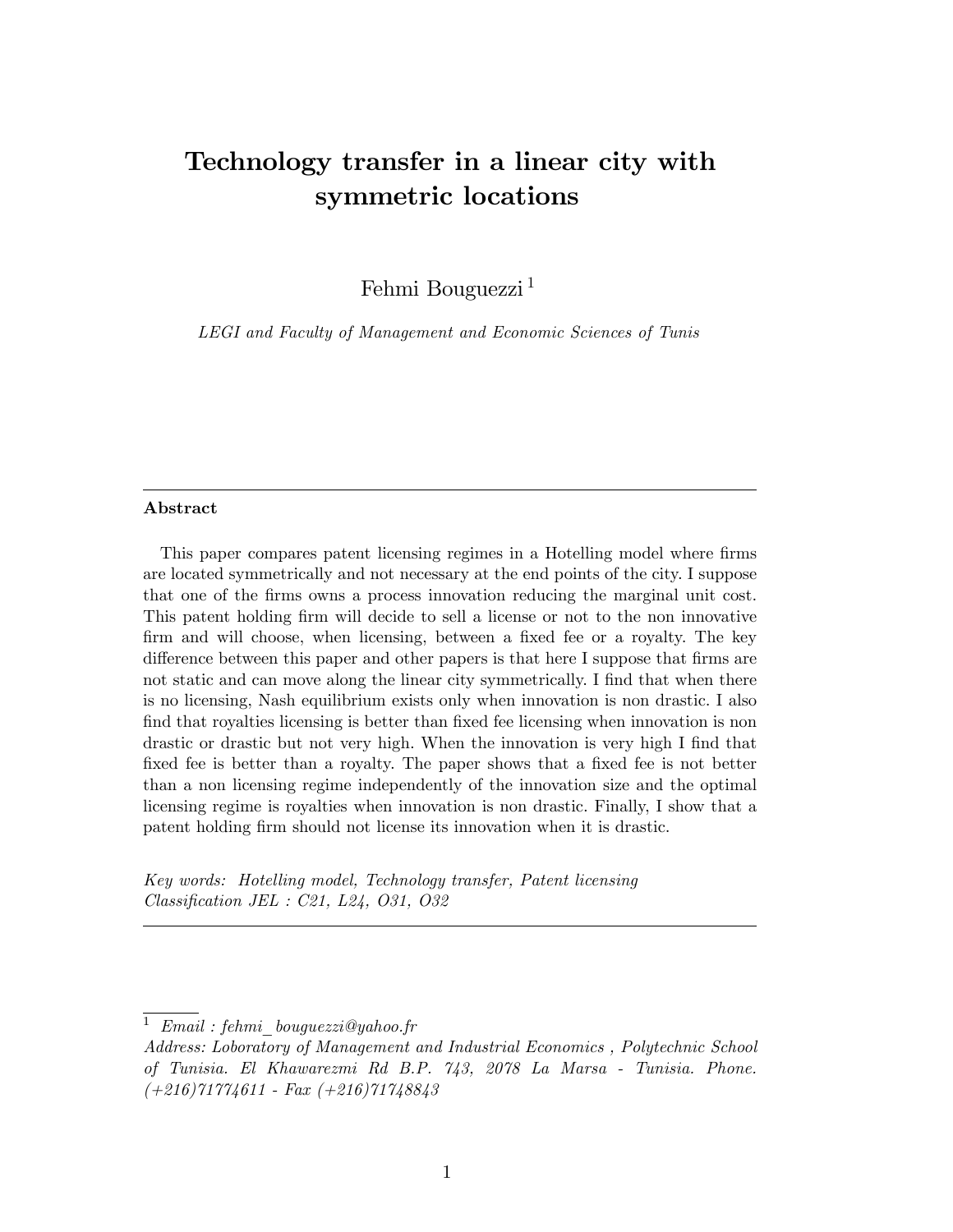#### 1 Introduction

Several authors studied patent licensing and transfer of innovation. Wang (1998) and (2002) compared licensing regimes in a Cournot duopoly and then in a differentiated Cournot oligopoly and find that optimal licensing regime depends on the size of the innovation (drastic or non drastic<sup>2</sup>). Kamien, Oren and Tauman (1992) studied optimal licensing regime for a cost reducing innovation when innovative firm is outside of the market. Cohen and Morrison (2004) focused on spillovers in the US food manufacturing industry across states and from agricultural input supply and consumer demand and find average and marginal cost effects in the spatial and industry dimensions that a§ect location decisions. Mai and Peng (1999) discussed cooperation and competition between firms in a Hotelling spatial model with differentiation. Piga and Theoloky  $(2005)$  supposed that R&D spillovers depend on firm's location which means that spillovers increase when firms are close the each others. They show that distance between firm's location increases with the degree of product differentiation. Osborne and Pitchik (1987) studied optimal locations of two competing Örms in a Hotellingís model and Önd that they choose locations close to the quartiles of the market. Paci and Usai (2000) investigate the process of spatial agglomeration of innovation and production activities in an econometric analysis of 85 industrial sectors and 784 Italian local labor systems and find that technological activities of a local industry influence positively innovations of the same sectors in contiguous areas. Alcacer and Chung  $(2007)$  examine firms' location choices expecting differences in firm's strategies of new entrants into the United States from 1985 to 1994 and find that firms favor locations with academic innovation activity. Alderighi and Piga (2009) investigate properties of two types of cost reducing restrictions that guarantee the existence of equilibrium in pure strategies in Bayesien spatial models with heterogeneous firms. Poddar and Sinha (2004) studied technology transfer in a Hotelling model where firms are located at the end points of the linear city and find, for an insider patentee, that royalty licensing is optimal when innovation is non drastic while no licensing is the best when innovation is drastic. Matsumura and Matsushima (2008) studied the relationship between licensing activities and the locations of the Örms. They Önd that licensing activities following R&D investment always lead to the maximum differentiation between firms and the mitigation of price competition. Long and Sonbeyran (1998) supposed in a Hotelling model that spillovers depend on the distance between firms and find that agglomeration can be optimal. They also find that geographical dispersion in a two dimensional plane is another possible outcome. Hussler, Lorentz and Rond (2007) supposed that, in a Hotelling model, absorptions capacities of the firms are function of their internal  $R&D$  investment

<sup>&</sup>lt;sup>2</sup> Arrow (1962) was the first to introduce the analysis of the innovation drasticity. An innovation is called drastic when the patent owner become a monopoly.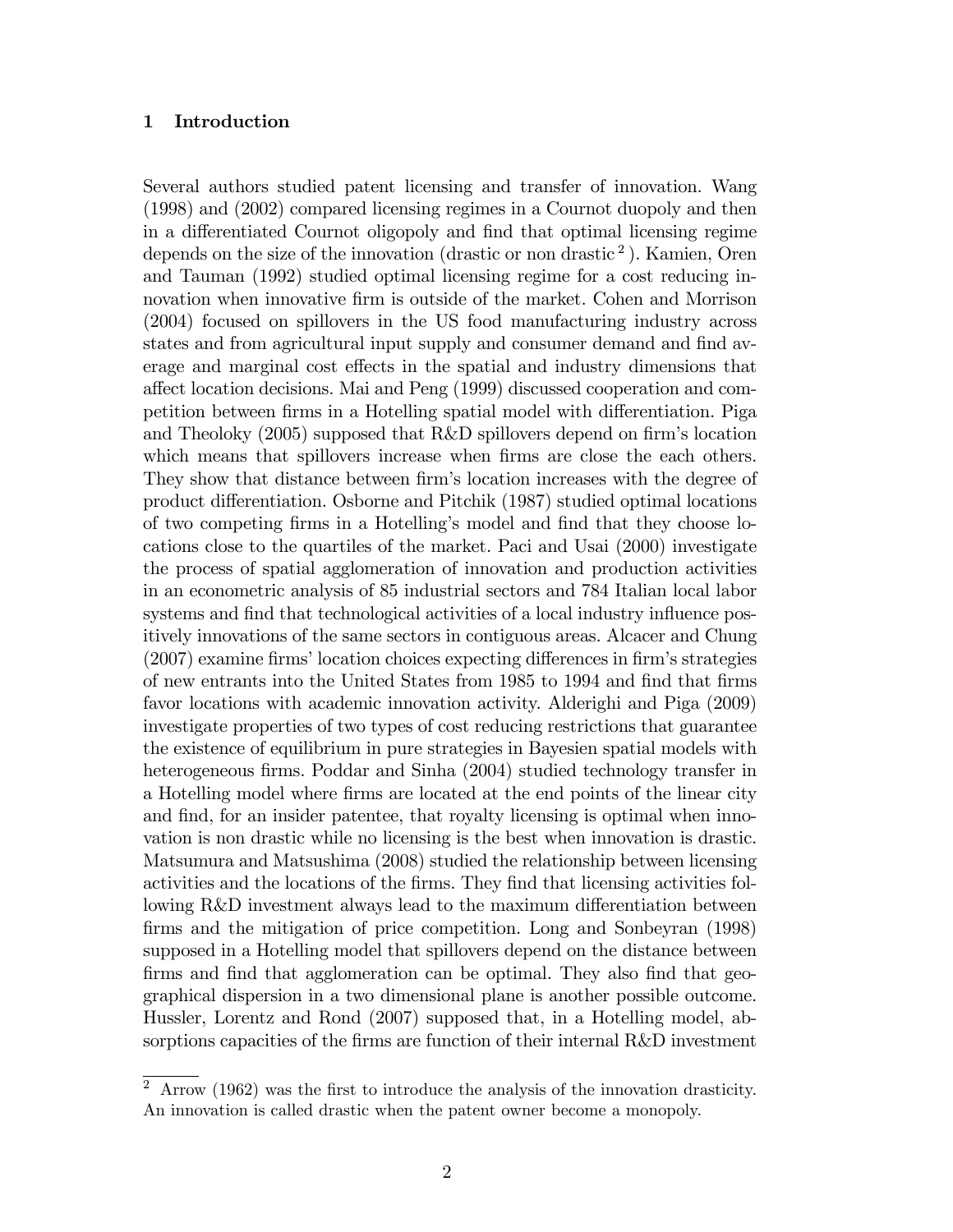and firms determine endogenously the maximum level of knowledge spillovers they might absorb. They find that knowledge spillovers are maximum if firms are located symmetrically and tend to agglomeration in the center of the linear city when transportation cost increase. Pinkse, Slade and Brett (2002) investigate the nature of price competition among firms producing differentiated products and competing in markets that are limited in extent through an econometric study of the US wholesale gasoline markets and find that competition is highly localized. Alderighi and Piga (2008) considered a Salop model with heterogeneous costs and find that cost heterogeneity increases welfare and induce less excessive entry.

This paper studies fixed fee and royalty licensing in a linear model where firms are not necessary at the end points of the city like in Poddar and Sinha (2004) bur are located symmetrically. The paper shows that Nash equilibrium exists if and only if Örms are located with respect to some conditions depending on the cost reducing innovation.

## 2 Model

Let's suppose a linear city with a long  $l$  and two firms  $A$  and  $B$  producing homogeneous goods and located symmetrically on the city. Let's suppose too that firm A is located at a and firm B at  $l - a$   $(a < \frac{l}{2})$ .



 $longueur = 1$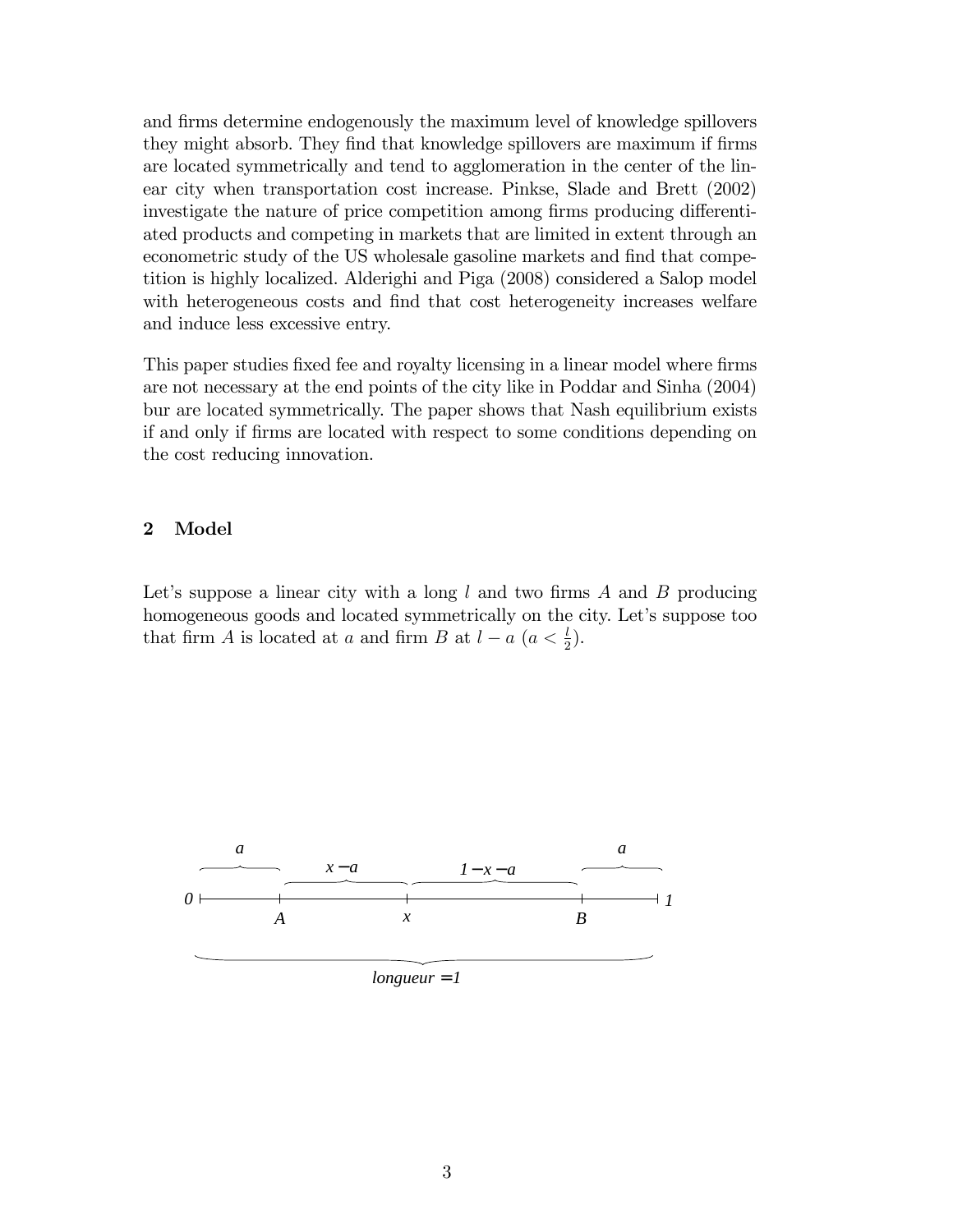To compare patent licensing regimes, I suppose that firm A owns a patented cost reducing innovation allowing to reduce the unit marginal cost by  $\varepsilon$  which measures the size of the innovation and depends on the investment on R&D by innovative Örm. Consumers are uniformly distributed on the linear city (interval  $[0, l]$ )and each one pay a linear transport cost equal to td (t is the transport unit cost and  $d$  the distance between the consumer and the firm). The innovative firm will choose between two licensing regimes : a fixed fee licensing where non innovative firm must pay an amount of money not depending on the quantity produced in exchange of the use of the license or a royalty licensing where non innovative firm must pay a fixed rate on each quantity produced using the new technology. Game stages are as follows: in the first stage, the two firms choose their locations. In the second stage, decides to license its innovation or not and the Öxed fee or the royalty to apply and in the third and last stage, the two firms compete in prices. To calculate demand functions of the two firms, we must find the location of the marginal consumer where its utility function when buying the product of the firm  $A$  is equal to its utility when buying the product of the firm  $B$ . The utility of each consumer depends negatively of the transportation cost and the price of the product.

$$
U_A = -p_1 - t |x - a| \text{ and } U_A = -p_2 - t |l - x - a|
$$

The utility function of a consumer located at  $x$  and buying the firm  $A$  product is :

$$
U_A = \begin{cases} -p_1 - t(a-x) & \text{if } x < a \\ -p_1 - t(x-a) & \text{if } x > a \end{cases}
$$

The utility function of a consumer located at  $x$  and buying the firm  $B$  product is :

$$
U_B = \begin{cases} -p_2 - t(l - x - a) & \text{if } x < l - a \\ -p_2 - t(r + a - l) & \text{if } x > l - a \end{cases}
$$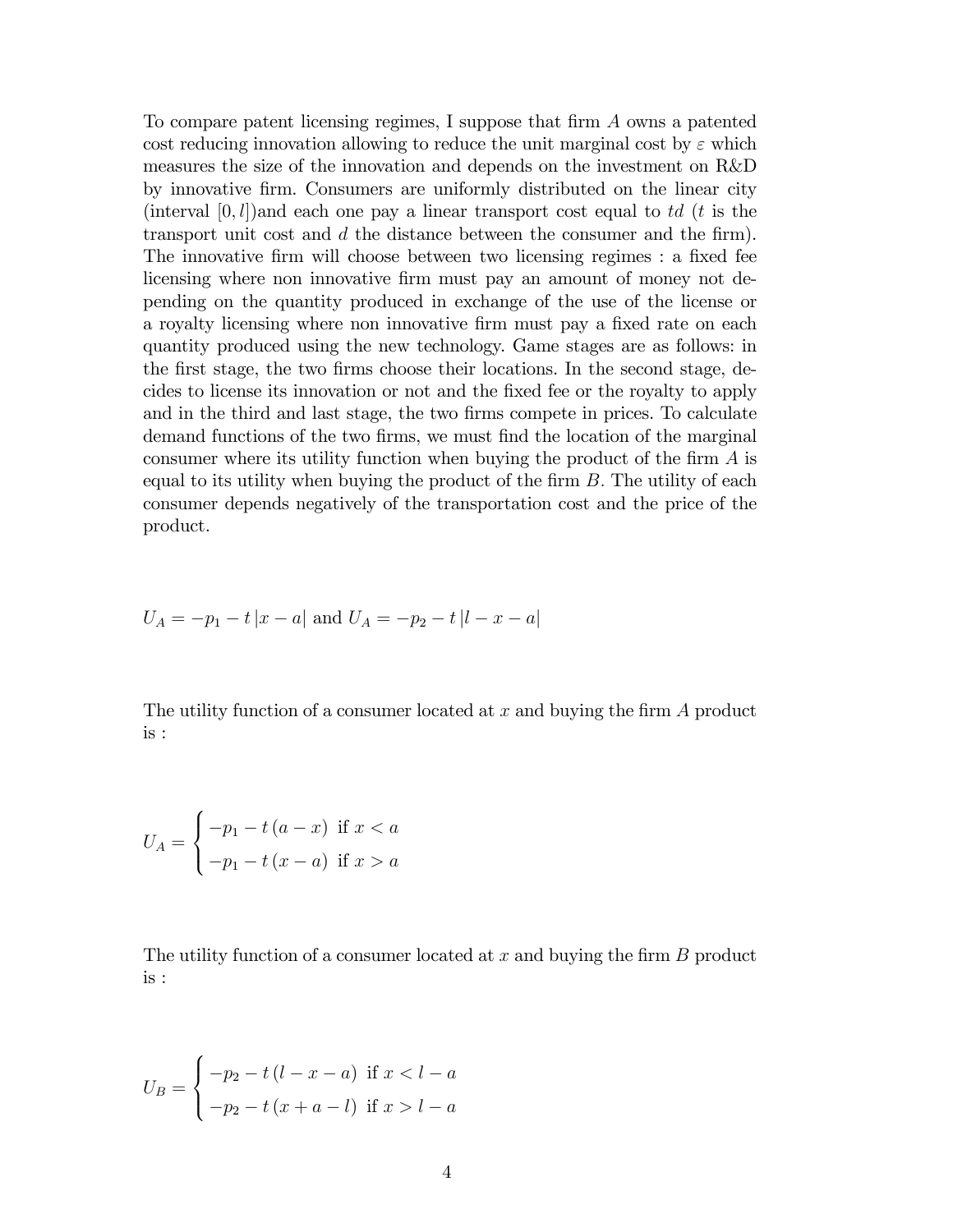

In the interval  $x \in [a, l - a]$ , the location of the marginal consumer is  $\tilde{x}$  and verifies  $:U_A = U_B \Longleftrightarrow \tilde{x} = \frac{p_2 - p_1 + tl}{2t}$ 

Demand function of the firm  $A$  is :

$$
D_A = \begin{cases} l & \text{if} & p_1 \in INT_1^A \\ \tilde{x} & \text{if} & p_1 \in INT_2^A \\ 0 & \text{if} & p_1 \in INT_3^A \end{cases} \Longleftrightarrow D_A = \begin{cases} l & \text{if} & p_1 \in INT_1^A \\ \frac{p_2 - p_1 + tl}{2t} & \text{if} & p_1 \in INT_2^A \\ 0 & \text{if} & p_1 \in INT_3^A \end{cases}
$$

where  $INT_1^A = [c_1, p_2 - t(l - 2a)]$ ,  $INT_2^A = [p_2 - t(l - 2a), p_2 + t(l - 2a)]$  and  $INT_{3}^{A} = [p_{2} + t(l - 2a), +\infty]$ 

Demand function of the firm  $B$  is :

$$
D_B = \begin{cases} 0 & \text{if} \quad p_2 \in INT_1^B \\ l - \tilde{x} & \text{if} \quad p_2 \in INT_2^B \\ l & \text{if} \quad p_2 \in INT_3^B \end{cases} \Longleftrightarrow D_B = \begin{cases} 0 & \text{if} \quad p_2 \in INT_1^B \\ \frac{p_1 - p_2 + tl}{2t} & \text{if} \quad p_2 \in INT_2^B \\ l & \text{if} \quad p_2 \in INT_3^B \end{cases}
$$

where  $INT_{1}^{B} = [p_1 + t(l-2a), +\infty], \quad INT_{2}^{B} = [p_1 - t(l-2a), p_1 + t(l-2a)]$ and  $INT_3^B = [c_2, p_1 - t(l - 2a)]$ 

Profits of the innovative and non innovative firms are :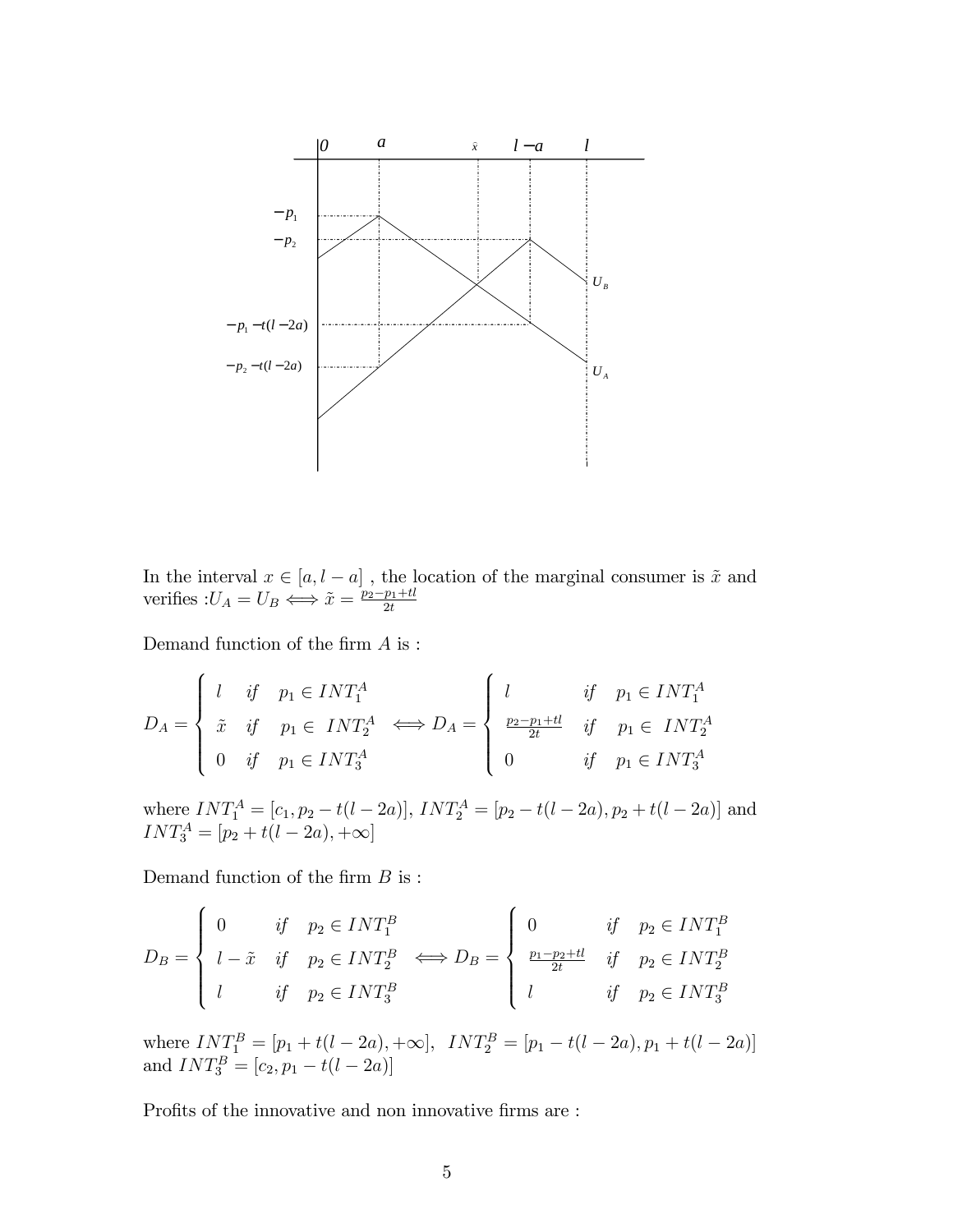$$
\pi_A = \begin{cases}\n(p_1 - c_1) l & \text{if } p_1 \in INT_1^A \\
(p_1 - c_1) \frac{p_2 - p_1 + tl}{2t} & \text{if } p_1 \in INT_2^A \\
0 & \text{if } p_1 \in INT_3^A\n\end{cases}
$$
\n
$$
\pi_B = \begin{cases}\n0 & \text{if } p_2 \in INT_1^B \\
(p_2 - c_2) \frac{p_1 - p_2 + tl}{2t} & \text{if } p_2 \in INT_2^B \\
(p_2 - c_2) l & \text{if } p_2 \in INT_3^B\n\end{cases}
$$

To find a Nash equilibrium, the prices of the two firms  $p_1$  and  $p_2$  must verify this inequality :  $|p_1 - p_2| \le t(l - 2a)$ . In fact, the profit of the firm A is not positive in the interval  $INT^A_3$  and to make a positive profit, firm A should choose a price  $p_1$  verifying  $p_1 < p_2 + t(l - 2a)$ . Also, firm B realize a non positive profit in the interval  $INT^B_1$  and should choose a price  $p_2$  verifying  $p_2$  <  $p_1$  +  $t(l - 2a)$ . We show finally that a Nash equilibrium exists in the interval  $INT_2^A$  (or  $INT_2^B$ ).

Profits maximization in respect of prices gives:

$$
\begin{cases} \frac{\partial \pi_A}{\partial p_1} = \frac{1}{2t} (p_2 - 2p_1 + tl + c_1) \\ \frac{\partial^2 \pi_A}{\partial p_1^2} = -\frac{1}{t} < 0 \end{cases} \text{ and } \begin{cases} \frac{\partial \pi_B}{\partial p_2} = \frac{1}{2t} (p_1 - 2p_2 + tl + c_2) \\ \frac{\partial^2 \pi_B}{\partial p_2^2} = -\frac{1}{t} < 0 \end{cases}
$$

We find at the equilibrium :

$$
\begin{cases} \frac{\partial \pi_A}{\partial p_1} = 0 \\ \frac{\partial \pi_B}{\partial p_2} = 0 \end{cases} \Longleftrightarrow \begin{cases} p_1 = \frac{1}{2} (p_2 + tl + c_1) \\ p_2 = \frac{1}{2} (p_1 + tl + c_2) \end{cases} \Longrightarrow \begin{cases} p_1^* = tl + \frac{1}{3} (2c_1 + c_2) \\ p_2^* = tl + \frac{1}{3} (c_1 + 2c_2) \end{cases}
$$

The optimal profit functions of firms  $A$  and  $B$  at the equilibrium are :

$$
\pi_A^* = \frac{1}{2t} \left( t l + \frac{1}{3} (c_2 - c_1) \right)^2
$$
 and  $\pi_B^* = \frac{1}{2t} \left( t l + \frac{1}{3} (c_1 - c_2) \right)^2$ 

Demand functions are :

$$
D_A = \tilde{x} = \frac{1}{2t} \left( t l + \frac{1}{3} (c_2 - c_1) \right) \text{ if } p_1 \in INT_2^A
$$
  

$$
D_B = l - \tilde{x} = \frac{1}{2t} \left( t l - \frac{1}{3} (c_2 - c_1) \right) \text{ if } p_2 \in INT_2^B
$$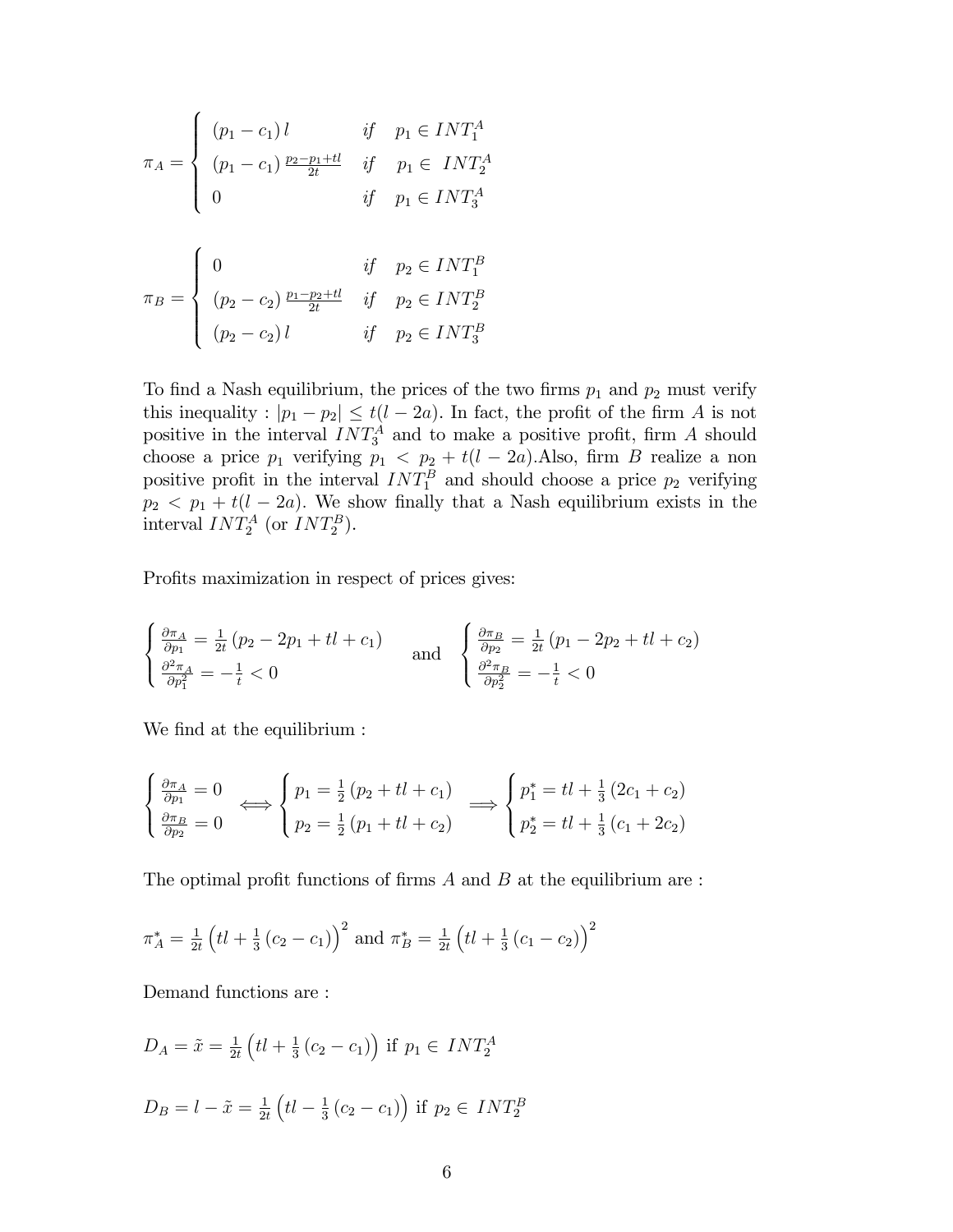## 3 No licensing

In this regime, innovative firm profit alone from its innovation while non innovative firm uses the old technology. Denoting by  $c_1$  and  $c_2$  marginal unit costs of respectively firm A and firm B, we can write:  $c_1 = c - \varepsilon$  and  $c_2 = c$ . Replacing in firms equilibrium profits, we find:

$$
\pi_A = \frac{1}{2t} \left( t \, + \frac{1}{3} \varepsilon \right)^2
$$
 and  $\pi_B = \frac{1}{2t} \left( t \, - \frac{1}{3} \varepsilon \right)^2$ 

Price equilibrium are :

 $p_1^* = tl + c - \frac{2}{3}$  $\frac{2}{3}\varepsilon$  and  $p_2^* = tl + c - \frac{1}{3}$  $rac{1}{3}\varepsilon$ 

We can see in  $p_1^*$  and  $p_2^*$  that the use of the new technology allows firm A to buy its product at a price  $|p_1^* - p_2^*| = \frac{1}{3}$  $\frac{1}{3}\varepsilon$  lower than firm B price. this difference in prices depends on the size of innovation  $\varepsilon$  which will decide if the non innovative firm will leave or not the market. In fact, firm  $B$  using the old technology make a non negative profit when  $p_2^* > c \iff \varepsilon < 3t$ . We can see that equilibrium price of firm  $B$  exceeds its production unit cost  $c$  when innovation is non drastic ( $\varepsilon < 3t$ ). To have a Nash Equilibrium, we suppose that innovation of firm  $A$  is not drastic to avoid having a monopoly on the linear city since for  $\varepsilon \geq 3t$ l we have  $p_2 < c$  and  $\pi_B = 0$ .

The profit of firm  $A$  includes three functions: an affine function on the interval  $INT<sub>1</sub><sup>A</sup>$ , a parabolic function on the interval  $INT<sub>2</sub><sup>A</sup>$  and a null function on the interval  $INT^A_3$ . To have a Nash equilibrium on the interval  $INT^A_2$ , the maximum profit of firm A on the interval  $INT_2^A$  must be higher than its maximum profit on the interval  $INT<sub>1</sub><sup>A</sup>$ .

Firm A optimal profit on  $INT_2^A$  is  $\pi_A^{Int2} = \frac{1}{2i}$  $2<sub>t</sub>$  $\left( tl+\frac{1}{3}\right)$  $\frac{1}{3}\varepsilon$  and the optimal profit on  $INT_1^A$  is  $\pi_A^{Int1} = \left(2at + \frac{2}{3}\right)$  $\frac{2}{3}\varepsilon$ ) l

$$
\pi_A = \begin{cases}\n(p_1 - c_1) l & Si & p_1 \in INT_1^A \\
(p_1 - c_1) \frac{p_2 - p_1 + tl}{2t} & Si & p_1 \in INT_2^A \\
0 & Si & p_1 \in INT_3^A\n\end{cases} \implies \pi_A^* = \begin{cases}\n\left(2at + \frac{2}{3}\varepsilon\right) l & Si & p_1 \in INT_1^A \\
\frac{1}{2t} \left(tl + \frac{1}{3}\varepsilon\right)^2 & Si & p_1 \in INT_2^A \\
0 & Si & p_1 \in INT_3^A\n\end{cases}
$$

A Nash equilibrium exists if  $\pi_A^{Int2} > \pi_A^{Int1} \iff a < \frac{l}{4} + \frac{\varepsilon}{36t}$  $\frac{\varepsilon}{36t^2l}(\varepsilon-6tl)$ .

**Proposition 1** When there is no licensing, a Nash equilibrium exists when innovation is non drastic and when firms are located symmetrically on the linear city and verifying  $a < \frac{l}{4} + \frac{\varepsilon}{36t}$  $\frac{\varepsilon}{36t^2l}(\varepsilon-6tl)$ . When innovation is drastic, the non innovative firm, using the old technology, leave the linear city.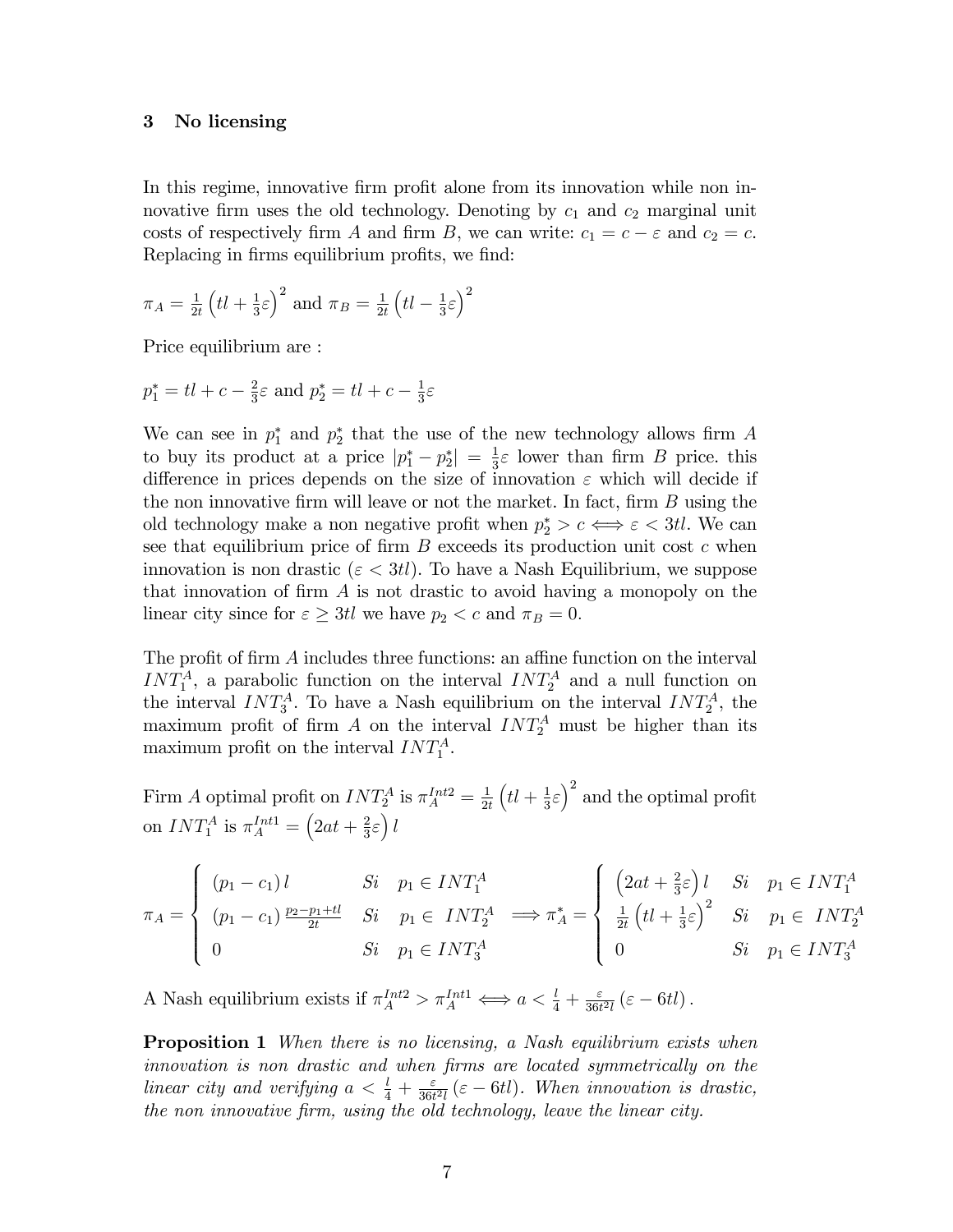Let's now study the effect of the innovation size on firm locations. We denote by  $a_{\text{max}} = \frac{l}{4} + \frac{\varepsilon}{36t}$  $\frac{\varepsilon}{36t^2l}(\varepsilon - 6tl)$  the maximum distance between one firm and the nearest end point of the city. Calculating the derivative of the maximum location with respect to  $\varepsilon$  we find:

$$
\frac{\partial a_{\max}}{\partial \varepsilon} = \frac{1}{18lt^2} \left( \varepsilon - 3lt \right) < 0
$$
 when  $\varepsilon < 3tl$ 

we see that, when the size of innovation increase, the maximum location decrease which means that Örms come closer to the end points of the city.

**Proposition 2** When innovative firm do not license its innovation, more the innovation size increase more firms, placed symmetrically on the linear city, become closer to the end points.

### 4 Fixed fee licensing

In this regime, firm  $B$  can use the new technology in exchange of the payment of a fixed fee denoted by  $F$  to the patent holding firm. The maximum amount that firm  $A$  can choose is equal to the increase of firm  $B$  profit when using the new technology.  $F = \pi_B^F - \pi_B^{PL} - \alpha$  with  $\alpha \longrightarrow 0$  to be sure that firm B will accept to buy the license.

Firm A and firm B production unit costs are  $c_1 = c_2 = c - \varepsilon$ . Replacing in the profit functions we find :  $\pi_A = \frac{1}{2i}$  $\frac{1}{2t}$  (*tl*)<sup>2</sup> and  $\pi_B = \frac{1}{2t}$  $\frac{1}{2t}\left( tl\right) ^{2}$ 

Fixed fee amount is equal to :

$$
F = \frac{\varepsilon}{6t} \left( 2t \, - \frac{1}{3} \varepsilon \right) - \alpha
$$

Total revenue of the patent holding firm is:

$$
\Pi_A^F = \pi_A + F = \frac{1}{2t} (t l)^2 + \frac{\varepsilon}{6t} (2t l - \frac{1}{3}\varepsilon) - \alpha = \frac{1}{2t} \left( \left( t l + \frac{1}{3}\varepsilon \right)^2 - \frac{2}{9}\varepsilon^2 \right) - \alpha
$$

**Proposition 3** In a Hotelling model where firms are located symmetrically and with a patented cost-reducing innovation owned by one firm, we find that fixed fee licensing is always lower than no licensing independently of the innovation size.

**PROOF.** [Preuve] 
$$
\Pi_A^F - \pi_A^{PL} = -\frac{1}{9t}\varepsilon^2 - \alpha < 0
$$
.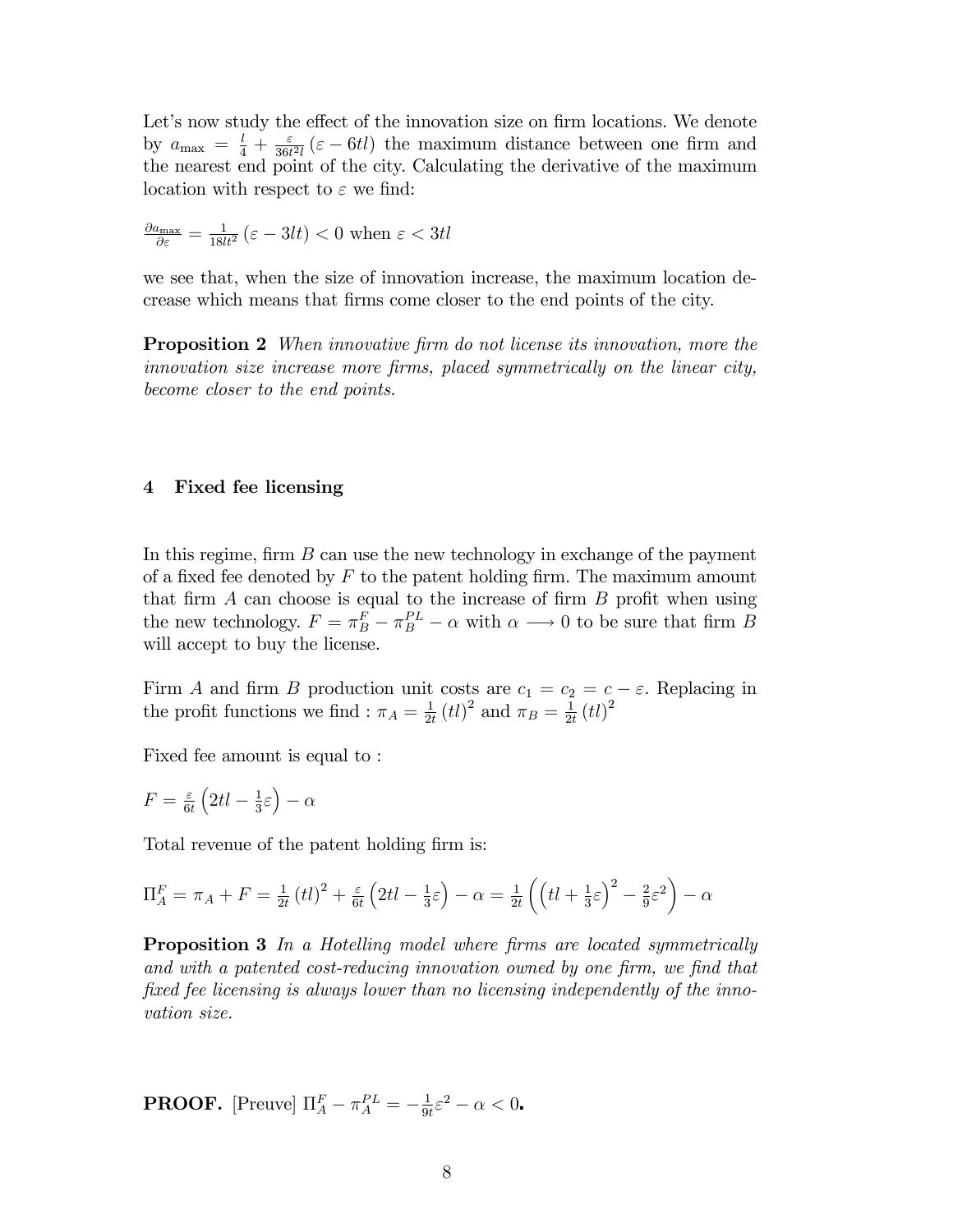#### 5 Royalty licensing

In the royalty regime, the cost-reducing innovation is sold to the non innovative firm in exchange of a royalty amount depending on the production made with the use of the new technology. The amount of royalties is proportional to the demand of firm B and equals to  $r (l - \tilde{x})$ . Firm B will accept to buy the license in this regime only when it will allow it to increase its no licensing profit which means that r must be in the interval  $[0, \varepsilon]$  unless this licensing regime will not be important to study.

Production unit costs of firms A and B are respectively  $c_1 = c - \varepsilon$  and  $c_2 =$  $c - \varepsilon + r$ . Replacing in the profit functions we find :

$$
\pi_A = \frac{1}{2t} \left( t \, + \frac{1}{3} r \right)^2
$$
 and 
$$
\pi_B = \frac{1}{2t} \left( t \, - \frac{1}{3} r \right)^2
$$

Total revenue of innovative firm is :

$$
\Pi_A^r = \pi_A + r(l - \tilde{x}) = \frac{1}{2t} (tl + \frac{1}{3}r)^2 + \frac{r}{2t} (tl - \frac{1}{3}r)
$$

Maximizing firm  $A$  total revenue with respect to  $r$  we find :

$$
\begin{cases} \frac{\partial\Pi_A^r}{\partial r}=0 \\ \frac{\partial^2\Pi_A^r}{\partial r^2}=-\frac{2}{9t}<0 \end{cases} \Longrightarrow \; r^*=\tfrac{15}{4}tl
$$

Since  $r \in ]0, \varepsilon[$  then  $\Pi_A^r$  is maximal when r is maximal which means that  $r^* = \varepsilon - \alpha \ (\alpha \to 0 \text{ to be sure that firm } B \text{ will buy the license})$ 

The profits of the two firms are :

$$
\pi_A = \frac{1}{2t} \left( t l + \frac{1}{3} \varepsilon \right)^2
$$
 and  $\pi_B = \frac{1}{2t} \left( t l - \frac{1}{3} \varepsilon \right)^2$ 

Total revenue of the patent holding firm is:

$$
\Pi_A^r = \pi_A + r(l - \tilde{x}) = \frac{1}{2t} \left( tl + \frac{1}{3}\varepsilon \right)^2 + \frac{\varepsilon}{2t} \left( tl - \frac{1}{3}\varepsilon \right)
$$

Proposition 4 Royalty licensing is better than no licensing when innovation is non drastic  $(\varepsilon < 3t)$ .

**PROOF.**  $\Pi_A^r - \pi_A^{PL} = \frac{\varepsilon}{2n}$  $2t$  $\left( tl - \frac{1}{3} \right)$  $\frac{1}{3}\varepsilon$  $\Pi_A^r > \pi_A^{PL}$  if  $\varepsilon < 3t$ l and  $\Pi_A^r < \pi_A^{PL}$  if  $\varepsilon > 3t$ l.

Comparing firm  $A$  total revenue when licensing with a fixed fee and its total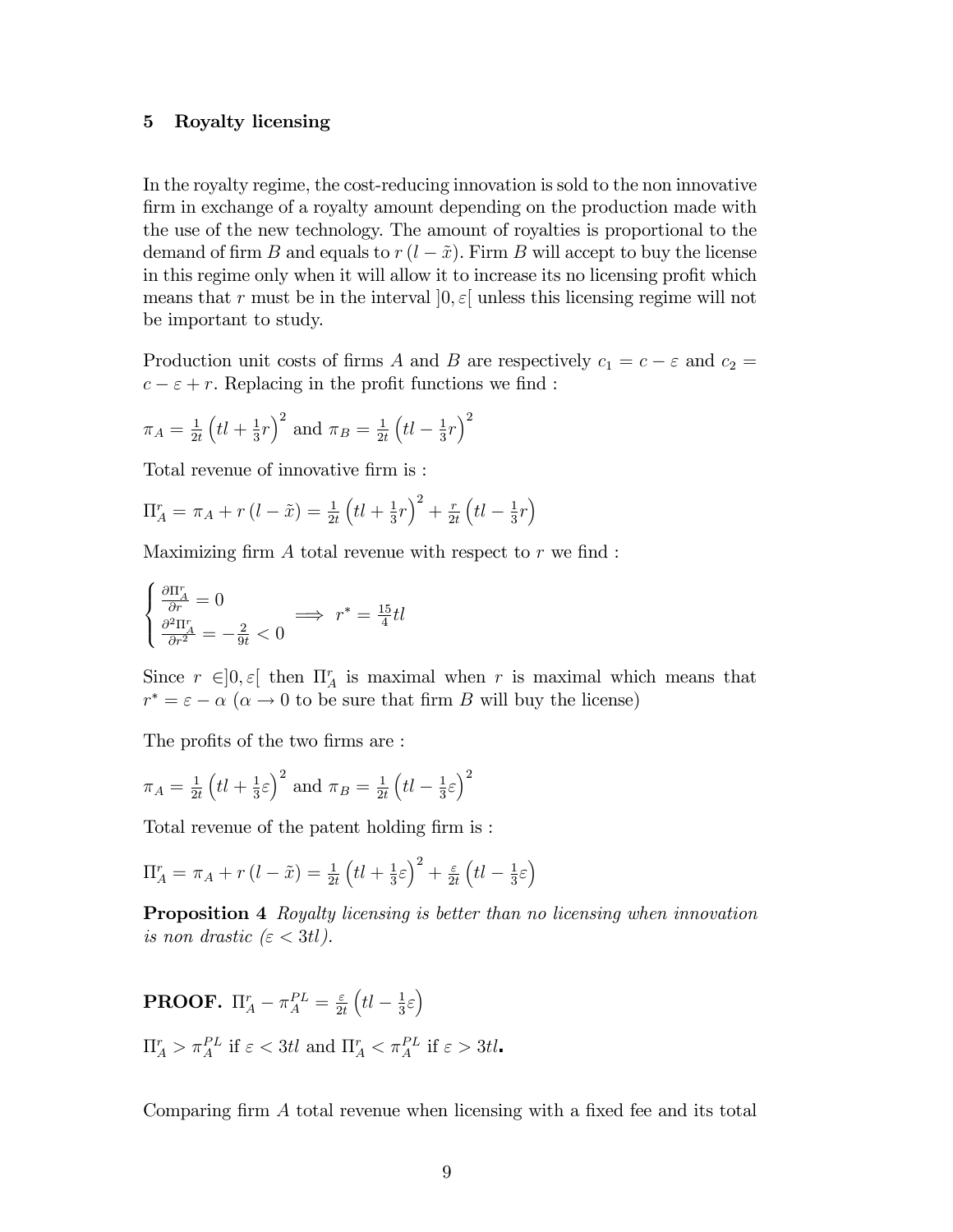revenue when with a royalty licensing, we find that (when  $\alpha \to 0$ )  $\Pi_A^r - \Pi_A^F =$  $\varepsilon$  $\frac{\varepsilon}{18t}$  (9tl  $-\varepsilon$ ). We notice that  $\Pi_A^r > \Pi_A^F$  if  $\varepsilon < 9t$ l and  $\Pi_A^r < \Pi_A^F$  if  $\varepsilon > 9t$ l.

**Proposition 5** Royalties licensing can be better than fixed fee licensing when innovation is non drastic or high  $(\epsilon < 9t)$ . However, a fixed fee is better for the patent holding firm than royalties when innovation is very high  $(\varepsilon > 9t)$ .

Optimal licensing regimes for the patent holding firm are as follows :

$$
\begin{cases}\nr \succ PL \succ F & \text{if } 0 < \varepsilon < 3tl \\
PL \succ r \succ F & \text{if } 3tl < \varepsilon < 9tl \\
Pl \succ F \succ r & \text{if } \varepsilon > 9tl\n\end{cases}
$$

The optimal licensing regime when  $\varepsilon < 3t$ l is royalties while no licensing become better when  $\varepsilon > 3t$ . However, royalty licensing is an optimal strategy for the patent holding firm only when we have two firms on the market. Let's remember that to be in a Nash equilibrium, firm  $A$  and firm  $B$  must choose their prices such that  $|p_1 - p_2| \le t(l - 2a)$  unless one of them makes a non positive profit. So firm  $\tilde{A}$  will keep its price in this interval only when it has not interest to deviate, which means that it makes a profit in this interval greater than its profit in the other interval.

$$
\Pi_A^r = \begin{cases}\n\left(\frac{2}{3}\varepsilon + 2at\right)l & \text{if } p_1 \in INT_1^A \\
\frac{1}{2t}\left(tl + \frac{1}{3}\varepsilon\right)^2 + \frac{\varepsilon}{2t}\left(tl - \frac{1}{3}\varepsilon\right) & \text{if } p_1 \in INT_2^A \\
0 & \text{if } p_1 \in INT_3^A\n\end{cases}
$$

 $\Pi^r_A$  $\left(\right. INT_{2}^{A}$  $\Big) > \Pi_{A}^{r}$  $\left(\right. INT_{\,1}^{A}$  $\left( \begin{array}{c} \end{array} \right) \Longleftrightarrow a < \frac{l}{4} - \frac{\varepsilon}{18t}$  $\overline{18t^2l}$  $\Big(\varepsilon - \frac{3}{2}$  $\frac{3}{2}tl$ 

**Proposition 6** Royalty licensing is optimal for the innovative firm when innovation is small ( $\varepsilon$  < 3tl) and when it is located in the interval  $[0, \frac{l}{4} \varepsilon$  $\overline{18t^2l}$  $\Big(\varepsilon - \frac{3}{2}$  $\left(\frac{3}{2} t l\right)$  [ . For other locations or innovation size, no licensing become the optimal licensing strategy.

#### 6 Conclusion

We studied in this in this model optimal licensing strategies for an innovative firm on a Hotelling linear city. We find that the size of the innovation has an effect on firms equilibrium locations. when firms are located symmetrically, we find that an increase in the innovation size make firms more close to the end points of the city. We also find that a fixed fee licensing is always lower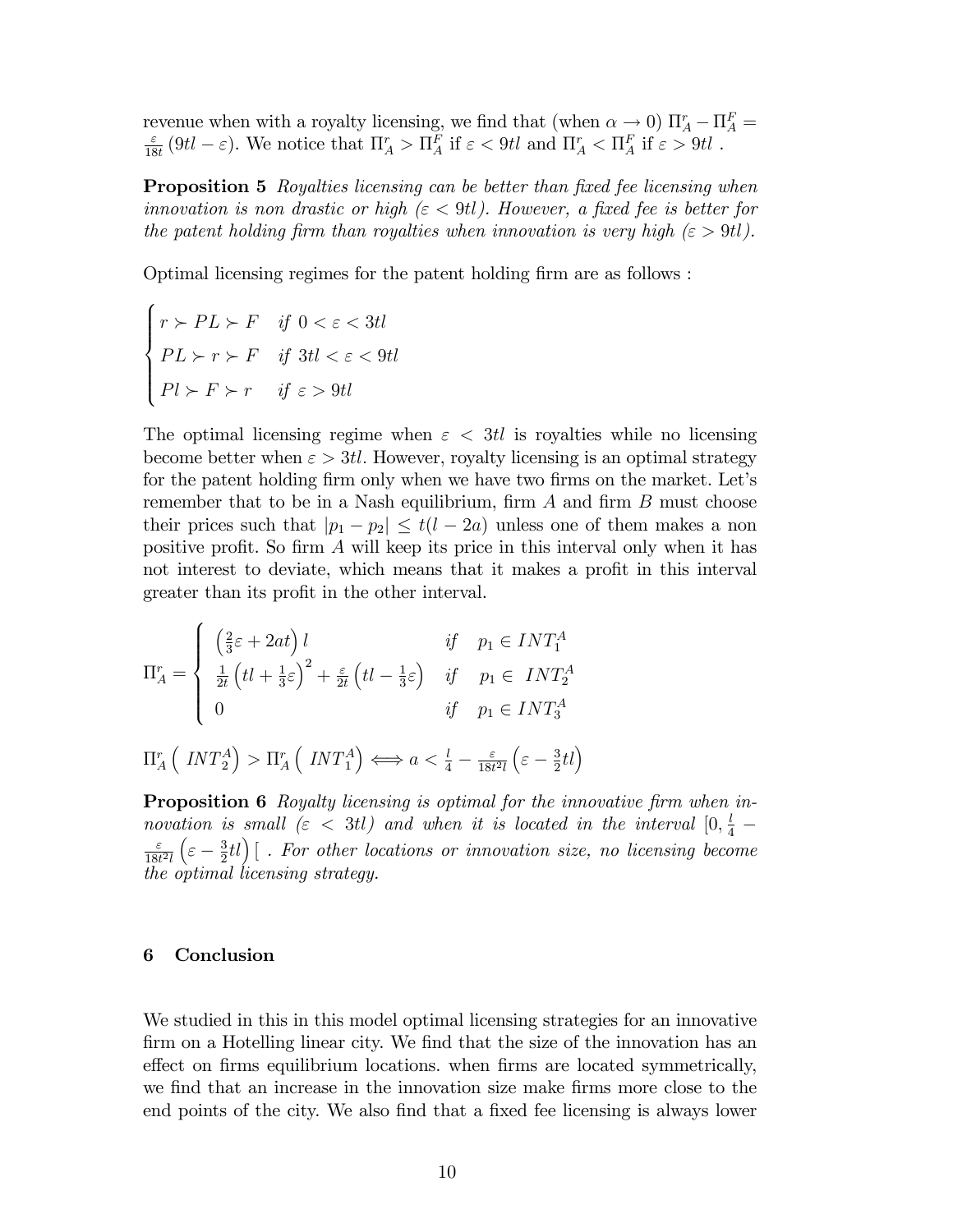than no licensing regime and in this licensing, the non innovative Örm leaves the market when innovation is drastic. In a comparison between fixed fee and royalties, we find that fixed fee is better than royalties when innovation is intermediate or strong. Finally, we show that a Nash equilibrium exists for a royalty licensing when innovation is small and for specific firm locations. In the other cases, the patent holding firm should benefit alone of its innovation and become a monopoly.

### References

- [1] Alc·cer, J. and Chung, W., (2007) Location Strategies and Knowledge Spillovers, Management Science Vol. 53, No. 5, May 2007, pp. 760–776
- [2] Alderighi, M. and Piga, C.,The Circular City with Heterogeneous Firms (July, 13, 2008). Available at SSRN: http://ssrn.com/abstract=1159381
- [3] Alderighi, M. and Piga, C., (2009) , On cost restrictions in spatial competition models with heterogeneous firms , Department of Economics , Discussion Paper Series.
- [4] Arrow, K., (1962). Economic welfare and the allocation of resources for inventions. In: Nelson, R. (Ed.), The Rate and Direction of Inventive Activity. Princeton University Press, Princeton.
- [5] Cohen, J.P. and C.J. Morrison Paul, 2004, Agglomeration Economies and Industry Location Decisions: The Impacts of Spatial and Industrial Spillovers
- [6] Hussler C., Lorentz A., Ronde P. (2007), "Agglomeration and endogenous absorptive capacities: Hotelling revisited", Jena Economic Research Papers, WP2007-12.
- [7] Long, N.G., Soubeyran, A., 1998. R&D spillovers and location choice under Cournot rivalry. Pacific Economic Review 3, 105–119.
- [8] Mai, C.-C. and Peng, S.-K., 1999. Cooperation vs. competition in a spatial model. Regional Science and Urban Economics 29, 463–472.
- [9] Matsumura and Matsushima (2008) On patent licensing in spatial competition with endogenous location choice
- [10] Osborne, M. and Pitchik, C. (1987), equilibrium in a hotellingís model of spatial competition, Econometrica 55 (1987), pp. 911–922
- [11] Paci, R. Usai, S. (2000) Externalities, knowledge spillovers and the spatial distribution of innovation, GeoJournal (vol. 4, 2000) special issue "Learning and Regional Development: Theoretical Issues and Empirical Evidenceî. Ed. Ron Boschma
- [12] Piga, C., Theotoky, J. (2005) Endogenous R&D spillovers and locational choice , Regional Science and Urban Economics  $35$   $(2005)$   $127-139$